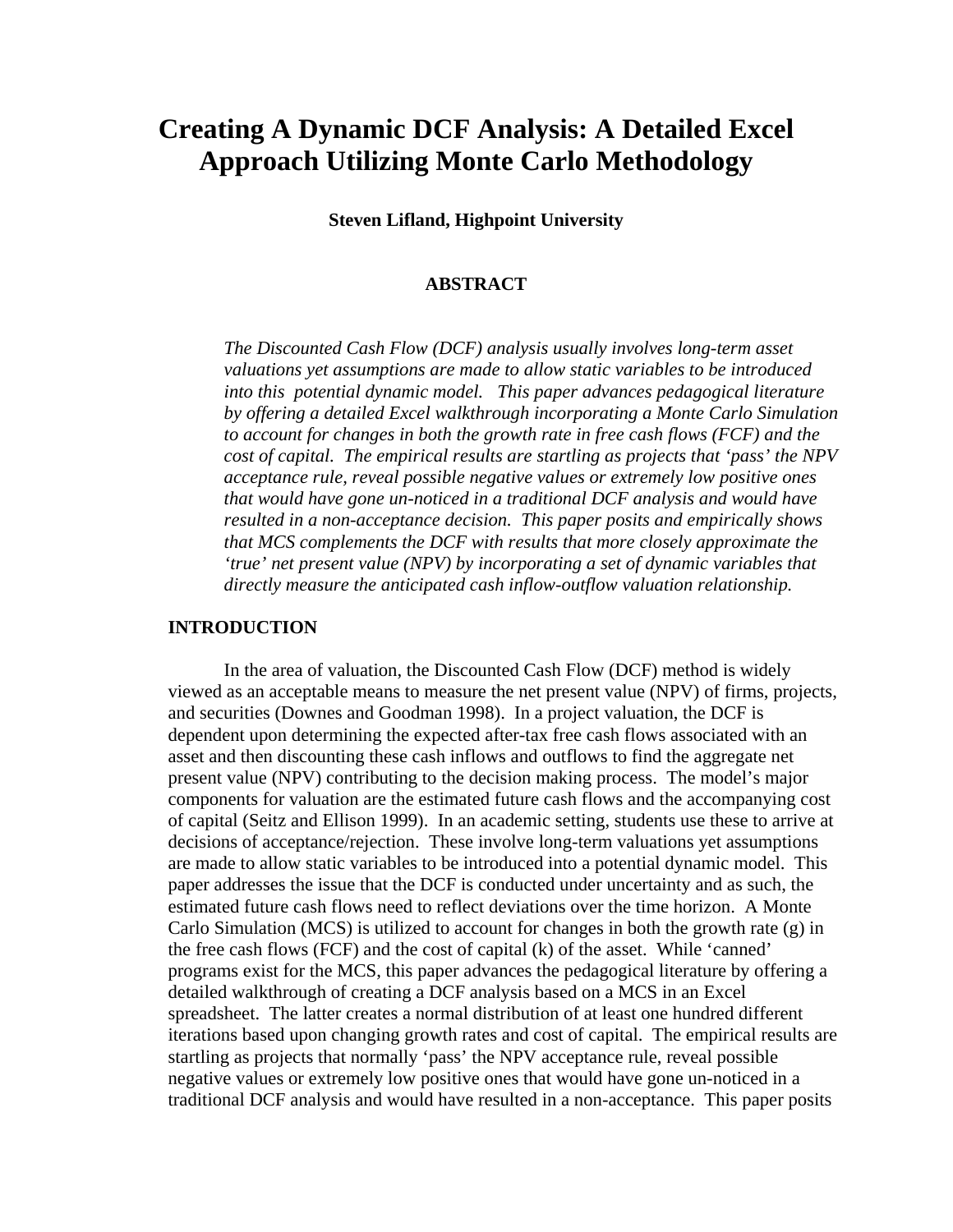and empirically shows that coupling the DCF and MCS together more closely approximates the 'true' net present value by incorporating a set of dynamic variables that directly measure the anticipated cash inflow-outflow valuation relationship. The complementary use of the Monte Carlo Simulation makes the DCF method a more precise and reliable means of asset valuation.

#### **METHODOLOGY**

Its important to note that in this analysis, the cost and expected free cash flows are correlated. If it were true that the cash flows were uncorrelated (meaning that each cash flow would be independent of each other), the DCF valuation process would not be able to use prior year's growth in cash flows to estimate the future cash flow figures. In an attempt to learn how a system will react in various scenarios, a simulation model can be introduced. Specifically, the Monte Carlo Simulation randomly selects data points "but with the probability that each draw is controlled to approximate the actual probability of occurrence (McLeish 2005)." Excel has the capability of creating a random number generator. As stated, management is uncertain about the expected growth (g) in its free cash flows and the impact of dynamic discount rates (k) over the investment horizon. Based on the latter and its relation to the known initial outlay, the net present value (NPV) is computed. With each random change in the (g) and (k) percentages, a new NPV is calculated. This procedure is duplicated one thousand times or iterations. The proportion of iterations that results in a range of NPVs, approximately equals the probability of that range of NPVs happening. A detailed excel walkthrough is available in the appendix.

A traditional NPV model is used to measure the present value of the expected future free cash flows but is modified here for random annual growth rates in these future cash flows. Netted against these is the present value of the cash cost outlay other than financing costs. Each cash flow is discounted at a dynamic average cost of capital. The net present value (NPV) is defined as:

 $NPV = \sum \underline{FCF_{t-1}(1 + g_r)} - I_0$  $(1 + K_r)^t$ 

where  $FCF_{t-1} = After-tax free cash flow of prior period t$ 

 $g_r$  = growth rate in FCF randomly chosen

- $K_r$  = cost of capital randomly chosen
- $I_0$  = initial outlay in time period zero

Example of future FCF:  $FCF_1 = $200$  (known period one cash flow)  $FCF_2 = (\$200*(1+g_r))$  $FCF_3 = FCF_2*(1+g_r)$ 

The key in being able to format Excel for a Monte Carlo Simulation for this DCF analysis is the formation of the two uncertain variables of  $(g)$  and  $(K)$ . Both a mean and standard deviation are selected as a starting point. They can be assumed to be historical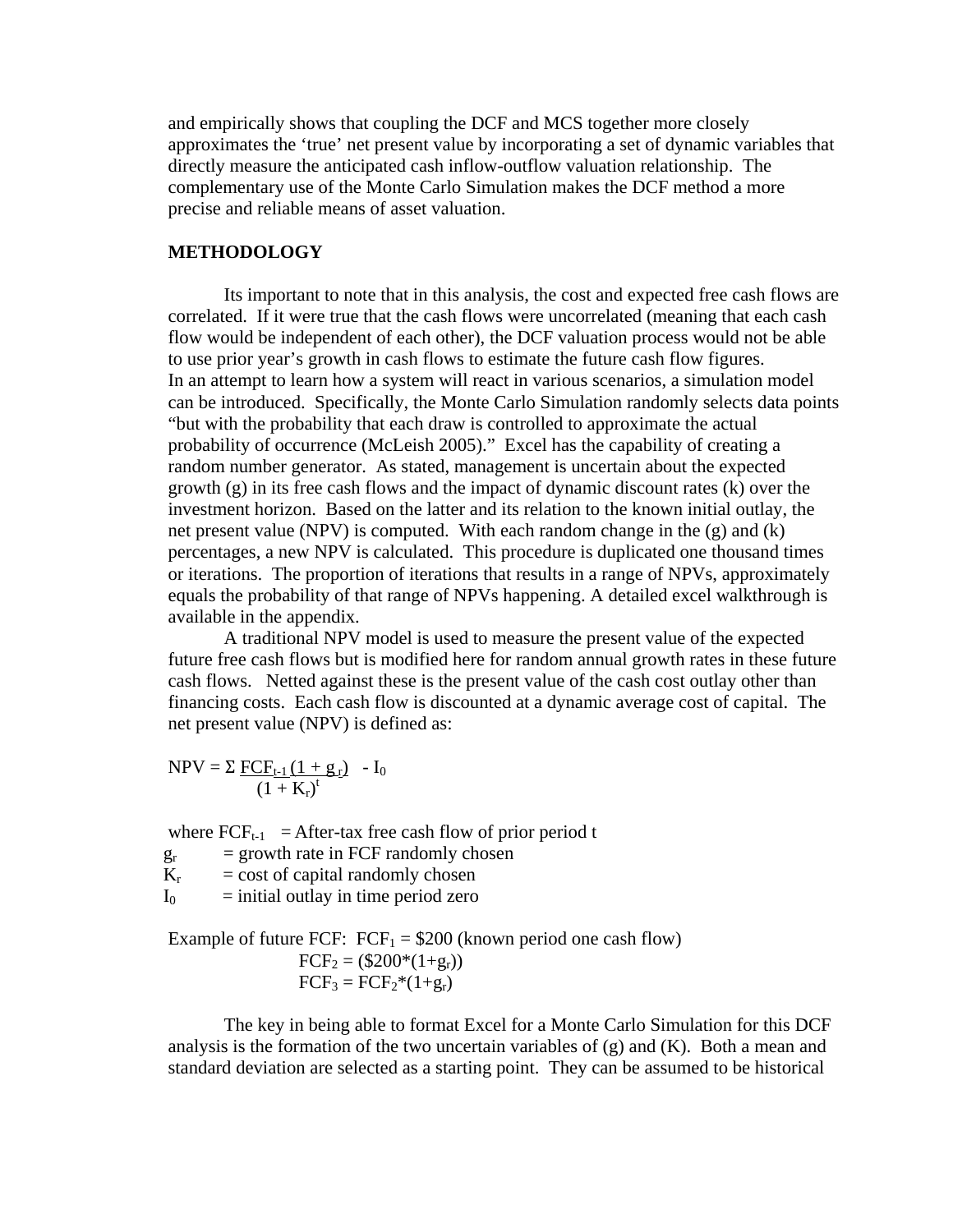averages that management has calculated (Table 2). The proper excel formula, cells \$D\$8 and \$I\$8, with the random number creator is shown in Table 3 below:

| <b>Uncertain</b> | <b>Cell</b>    | <b>Creation of Random Variables for</b> | <b>Historical</b> |                       |
|------------------|----------------|-----------------------------------------|-------------------|-----------------------|
| <b>Inputs</b>    | <b>Address</b> | the Normal Distribution                 | <b>Averages</b>   |                       |
|                  |                |                                         |                   |                       |
|                  | <b>\$D\$8</b>  | $=NORMINV(Rand(),mean,stddev)$          | 3%                | <b>Mean</b>           |
|                  |                |                                         | $1\%$             | <b>Std. Deviation</b> |
|                  |                |                                         |                   |                       |
| K                | <b>\$I\$8</b>  | $=NORMINV(Rand(),mean,stddev)$          | 14%               | <b>Mean</b>           |
|                  |                |                                         | $1\%$             | <b>Std. Deviation</b> |

**Table 3: Set Up of Random Growth Rates (g) and Cost of Capital (K)** 

The interesting and critical occurrence is that once the variables are determined, while seeming to be fixed at first, they will continue to change as the excel spreadsheet is refreshed reflecting their randomness and ultimately helping to create the normal distribution in the Monte Carlo Simulation. A detailed walkthrough appears in the appendix showing how to run a Monte Carlo Simulation in an excel spreadsheet.

## **CONCLUSION**

This paper advances pedagogical literature by conducting a DCF analysis that includes a detailed excel walkthrough (appendix) incorporating a Monte Carlo Simulation to account for changes in both the growth rate in free cash flows (FCF) and the cost of capital. The empirical results are startling as a project that 'passed' the NPV acceptance rule, revealed possible negative values and/or extremely low positive ones that would have gone un-noticed in a traditional DCF analysis. These results may now lead to a non-acceptance decision. A major argument of this paper is that the usual DCF Analysis, needs to be complemented with a Monte Carlo Simulation for a more thorough analysis. The absolute acceptance of a project where the NPV  $> 0$  does not tell the whole story.

## **REFERENCES**

Downes, J., Goodman, J.E., Dictionary of Finance and Investment Terms, 5<sup>th</sup> Edition. Barron's Financial Guides, p.153, 1998.

Black, Fisher, "Capital Market Equilibrium with Restricted Borrowing," Journal of Business, July 1972.

Sharpe, William, "Capital Asset Prices: A Theory of Market Equilibrium," Journal of Finance, September 1966.